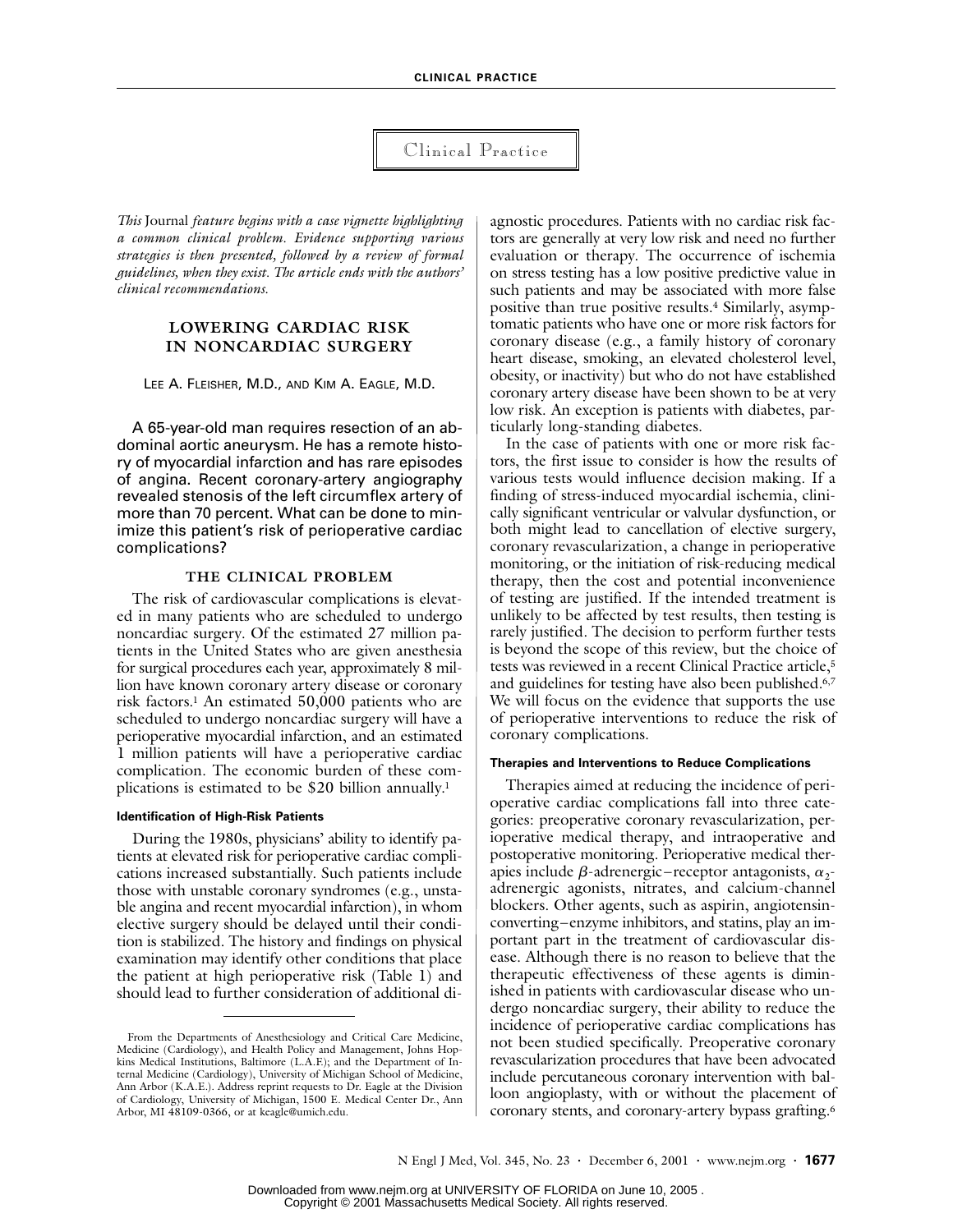| <b>TABLE 1. FACTORS THAT INCREASE THE RISK OF PERIOPERATIVE</b> |
|-----------------------------------------------------------------|
| CARDIAC COMPLICATIONS IN PATIENTS UNDERGOING                    |
| NONCARDIAC SURGERY AND INDICATIONS FOR THE USE                  |
| OF PERIOPERATIVE BETA-BLOCKER THERAPY.                          |

| <b>RISK FACTOR</b>                                    | <b>ODDS RATIO</b><br>(95% CI)* | <b>PERIOPERATIVE</b><br><b>BETA-BLOCKER INDICATED</b>                                          |
|-------------------------------------------------------|--------------------------------|------------------------------------------------------------------------------------------------|
| Ischemic heart disease†                               | $2.4(1.3-4.2)$                 | <b>Yes</b>                                                                                     |
| Congestive heart failure                              | $1.9(1.1-3.5)$                 | Yes                                                                                            |
| High-risk surgery <sup>+</sup>                        | $2.8(1.6-4.9)$                 | Uncertain, but probably                                                                        |
| Diabetes mellitus (espe-<br>cially insulin-requiring) | $3.0(1.3-7.1)$                 | Yes                                                                                            |
| Renal insufficiency                                   | $3.0(1.4-6.8)$                 | Uncertain, but probably if<br>renal insufficiency is due<br>to diabetes or vascular<br>disease |
| Poor functional status                                | $1.8(0.9-3.5)$                 | Yes, if poor status is thought<br>to be due to coronary<br>artery disease or heart<br>failure  |

\*Data are from Lee et al.2 and Reilly et al.3 CI denotes confidence interval.

†Ischemic heart disease includes angina and prior myocardial infarction. ‡High-risk surgery includes intraperitoneal, intrathoracic, and suprainguinal vascular procedures.

§Poor functional status is defined as the inability to walk four blocks or climb two flights of stairs.

## **STRATEGIES AND EVIDENCE**

In addressing the evidence that supports the use of therapies to improve cardiac outcomes after noncardiac surgery, it is important to identify the end point of interest. Because clinical studies require large numbers of patients to have the power to demonstrate differences in the rates of myocardial infarction or death, many studies have been designed to detect differences in the rates of myocardial ischemia, since this condition is common in patients with cardiovascular disease, particularly those undergoing major vascular surgery, and its presence appears to predict subsequent myocardial infarction. Many such studies have demonstrated reductions in the rate of myocardial ischemia with medications that suppress postoperative pain, as well as with beta-blockers and  $\alpha_2$ -adrenergic agonists. Although studies assessing the effects of surgical or percutaneous coronary revascularization on the risks of perioperative myocardial infarction, death from cardiac causes, or both are far more compelling, they are unfortunately rare.

## **Monitoring**

In studies of patients without active coronary artery disease who were scheduled to undergo major vascular surgery, there was no difference in important cardiovascular outcomes between patients who were randomly assigned to undergo perioperative monitoring with use of a pulmonary-artery catheter and those assigned to be monitored with use of a central venous catheter.8-10 No randomized trials have addressed the value of postoperative monitoring in an intensive care unit, but the analysis of administrative data bases in conjunction with the assessment of patterns of practice suggests that the presence of a dedicated intensivist who makes daily rounds improves patient outcomes.11 Therefore, this is the only approach to monitoring for which there is evidence showing that it improves the outcome in patients who are undergoing major vascular surgery.

## **Medical Treatment**

### *Beta-Blockers*

The ability of beta-blockers to reduce the perioperative risk of cardiac complications has been widely studied. The first randomized, placebo-controlled study involved the perioperative use of atenolol in 200 high-risk patients who were scheduled to undergo noncardiac surgery.12 Atenolol was administered intravenously or orally beginning two days preoperatively and continuing for seven days postoperatively. The incidence of perioperative ischemia was significantly lower in the atenolol group than in the placebo group.13 There was no difference in the incidence of perioperative myocardial infarction or death from cardiac causes, but the rate of event-free survival at six months was higher in the atenolol group. Several risk factors and medications were not equally distributed in the two groups, however, since the placebo group had more high-risk factors than the atenolol group.

More recently, Poldermans and colleagues studied the perioperative use of bisoprolol in elective major vascular surgery.14 This medication was started at least 7 days preoperatively — with adjustment of the dose to achieve a resting heart rate of no more than 60 beats per minute — and was continued for 30 days postoperatively. The study was confined to patients who had at least one cardiac risk factor (a history of congestive heart failure, prior myocardial infarction, diabetes, angina pectoris, heart failure, an age of more than 70 years, or poor functional status) and evidence of inducible myocardial ischemia on dobutamine echocardiography. Patients with extensive regional wall-motion abnormalities were excluded. Bisoprolol was associated with a reduction of approximately 91 percent in the perioperative risk of myocardial infarction or death from cardiac causes in this high-risk population. Because of the selection criteria used in this trial, the efficacy of bisoprolol in the group at highest risk, those in whom coronary revascularization or modification would be considered or for whom the surgical procedure might ultimately be cancelled, cannot be determined. However, the rate of events in the standard-care group (34 percent) suggests that all but the patients at highest risk were enrolled in the trial.

## **1678 ·** N Engl J Med, Vol. 345, No. 23 **·** December 6, 2001 **·** www.nejm.org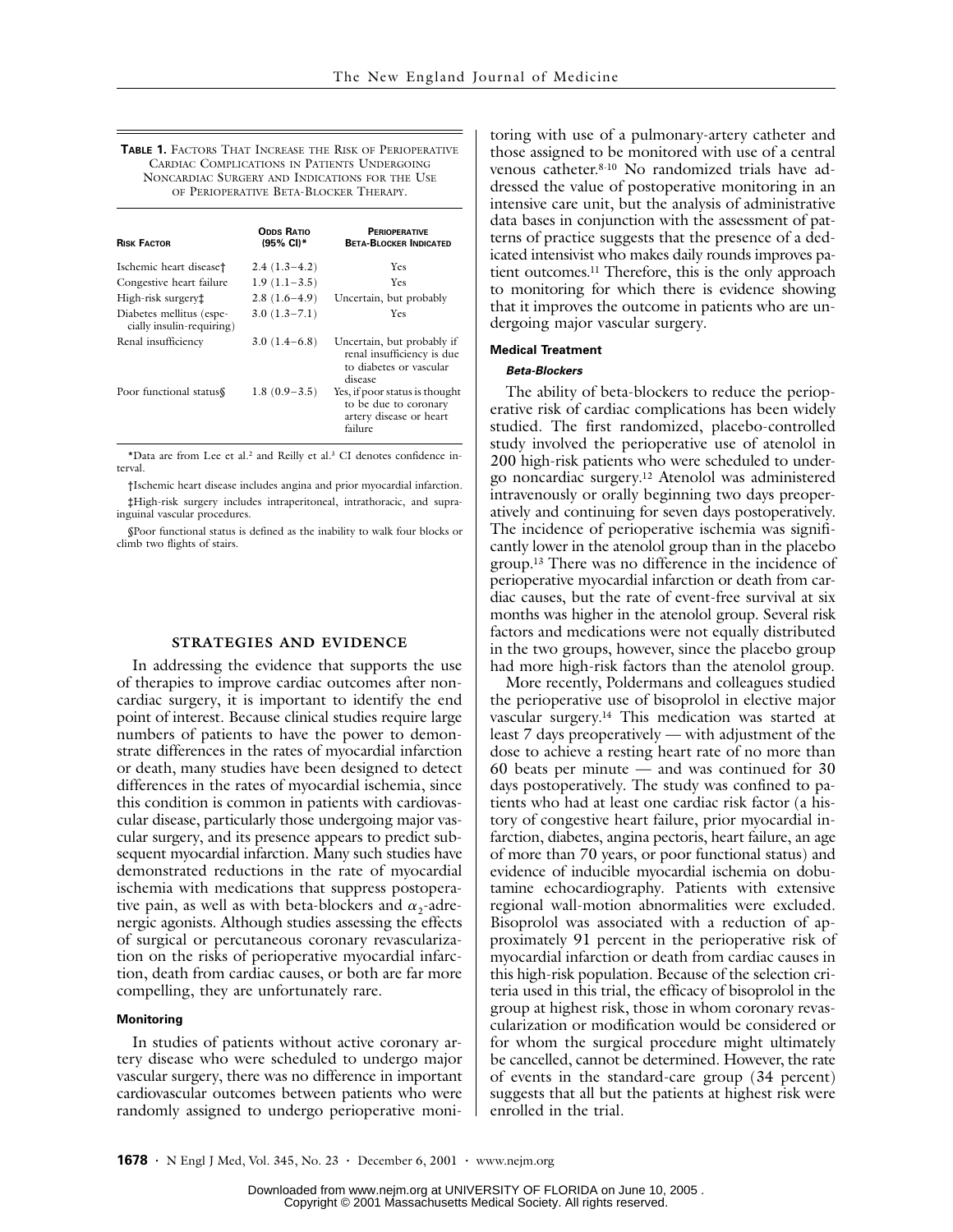#### *a2-Adrenergic Agonists*

The effect of  $\alpha_2$ -adrenergic agonists has also been studied in the perioperative period. Several small, randomized studies comparing clonidine with placebo failed to demonstrate that clonidine reduced the rates of myocardial infarction and death from cardiac causes.<sup>15,16</sup> Mivazerol, an intravenous  $\alpha$ <sup>2</sup>-adrenergic agonist administered by continuous infusion, was compared with placebo in a cohort of 2801 patients who were known to have coronary disease or risk factors for it and who underwent major vascular or orthopedic procedures. Mivazerol was found to have no overall effect on the rates of cardiac complications.17 However, in the predefined subgroup of patients with known coronary artery disease who underwent major vascular surgery, mivazerol was associated with a significantly lower incidence of myocardial infarction and death from cardiac causes.

### *Other Agents*

There have been two randomized, placebo-controlled trials of prophylactic nitroglycerin<sup>18,19</sup> and one such trial of prophylactic diltiazem, a calciumchannel antagonist.20 All three studies were too small to have the power to detect differences in the incidence of cardiac events.

#### **Coronary Revascularization**

### *Percutaneous Revascularization*

There have been no randomized trials of preoperative coronary revascularization, but the results of several retrospective cohort studies have been published. Percutaneous transluminal coronary angioplasty (PTCA), primarily with the use of a balloon, has been studied in three cohorts of patients who were undergoing noncardiac surgery.21-23 The indication for PTCA was not well described but most likely included the need to relieve symptomatic angina or to reduce the perioperative risk of ischemia identified by noninvasive testing. All three cohorts had a low incidence of cardiac complications after noncardiac surgery, but no comparison groups were included.

A more recent study used an administrative data base of patients who were undergoing surgery in Washington State. As compared with patients who did not undergo PTCA preoperatively, those who did undergo the procedure had a lower incidence of perioperative cardiac complications.24 The benefit of revascularization was most apparent in the group that underwent PTCA at least 90 days before undergoing noncardiac surgery. In contrast, when the revascularization was performed less than 90 days before noncardiac surgery, PTCA was not associated with an improved outcome. This finding suggests that PTCA should not be used solely as a means of reducing perioperative risk.

The placement of coronary stents presents unique

challenges because of the risk of coronary thrombosis and bleeding during the initial recovery phase. In a cohort of 40 patients who received stents within 30 days before noncardiac surgery,25 all 8 deaths and 7 myocardial infarctions, as well as 8 of 11 bleeding episodes, occurred in patients who had undergone surgery within 14 days after stent placement. The complications appeared to be related to serious bleeding resulting from postprocedural anticoagulant therapy or to coronary thrombosis in those who did not receive antithrombotic therapy after stenting. These results suggest that it is prudent to wait at least two weeks, and preferably four weeks, after coronary stenting to perform noncardiac surgery in order to allow complete coronary healing and a full course of antiplatelet therapy to be given. Post-stenting therapy currently includes a combination of aspirin and clopidogrel for four weeks, followed by aspirin for an indefinite period.

### *Coronary-Artery Bypass Grafting*

Coronary-artery bypass grafting has also been advocated as a means of reducing the incidence of perioperative cardiac complications. In the absence of data from randomized trials, evidence suggesting a potential protective effect of preoperative coronary-artery bypass grafting comes from follow-up studies of randomized trials comparing medical and surgical therapy for coronary artery disease. The largest study to date included 3368 noncardiac operations performed within a 10-year period among patients assigned to medical therapy or coronary-artery bypass grafting in the Coronary Artery Surgery Study.26 Prior successful coronary-artery bypass grafting was protective among patients who underwent high-risk noncardiac surgery (abdominal, thoracic, vascular, or orthopedic surgery).<sup>26</sup> The perioperative mortality rate was nearly 50 percent lower in the group of patients who had undergone coronary-artery bypass grafting than in those who received medical therapy (3.3 percent vs. 1.7 percent, P<0.05). There was no difference in the outcome of low-risk procedures such as breast and urologic surgery.

We used data on Medicare claims to assess 30-day and 1-year mortality after noncardiac surgery according to the use of cardiac testing and coronary interventions such as coronary-artery bypass grafting and percutaneous coronary revascularizations with angioplasty, stenting, or both within the year before noncardiac surgery.27 Preoperative revascularization significantly reduced the one-year mortality rate for patients undergoing aortic surgery but had no effect on the mortality rate for those undergoing infrainguinal surgery. Although the possibility of selection bias cannot be excluded, these findings support the hypothesis that preoperative testing and bypass surgery, when indicated, may reduce the risk of cardiac complications after noncardiac surgery.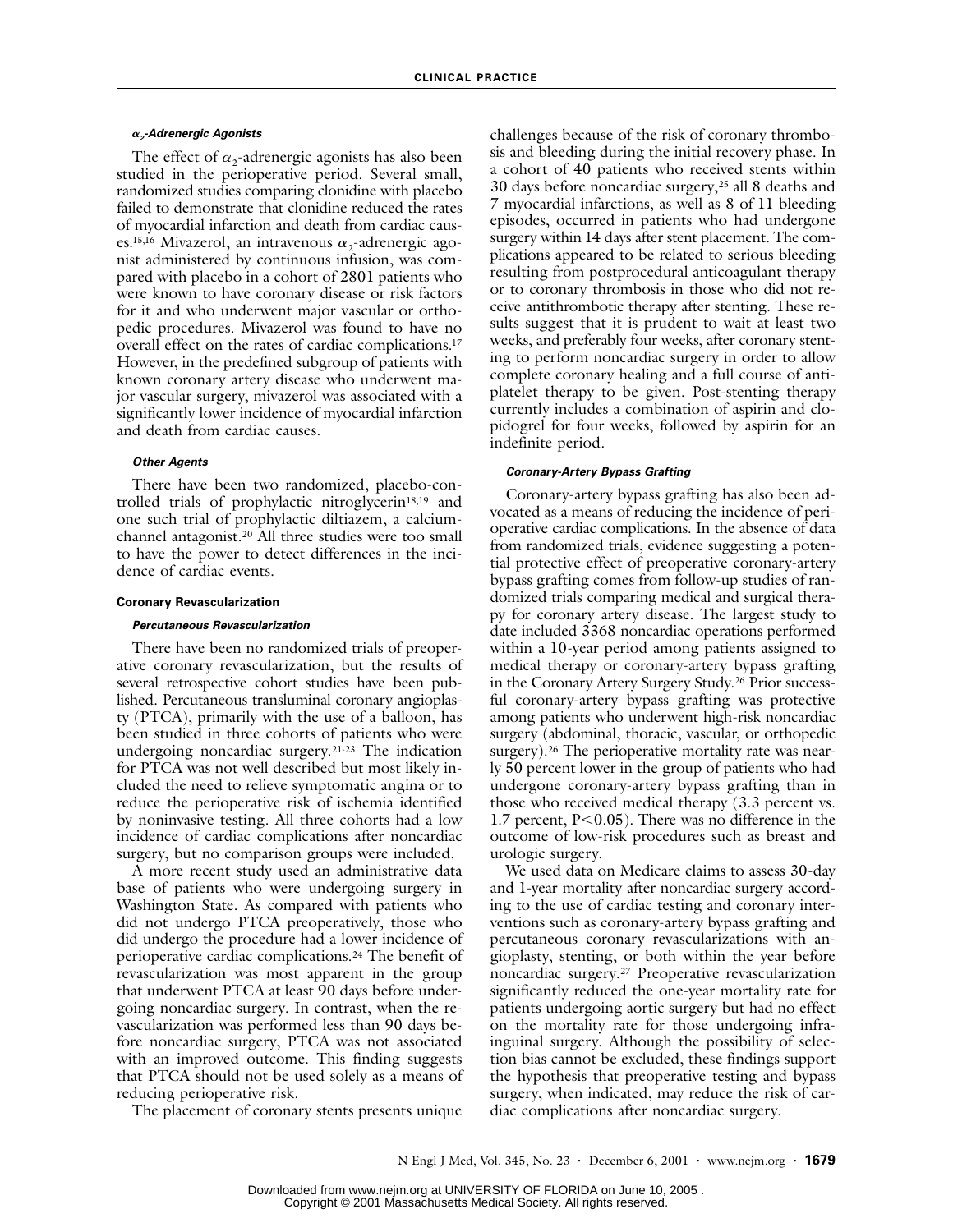Lastly, a recent analysis of the Bypass Angioplasty Revascularization Investigation evaluated the incidence of postoperative cardiac complications after noncardiac surgery among patients with multivessel coronary disease who were randomly assigned to undergo percutaneous coronary revascularization or coronary-artery bypass grafting for severe angina.28 At an average of 29 months after coronary revascularization, both groups had similar, low rates of postoperative myocardial infarction or death from cardiac causes (1.6 percent in each group of 250 patients). These data suggest that prior successful coronary revascularization, when accompanied by careful follow-up and therapy for subsequent coronary symptoms or signs, is associated with a low rate of cardiac events after noncardiac surgery.

## **AREAS OF UNCERTAINTY**

There are currently no published randomized trials that can be used to determine the true efficacy of pre-



**Figure 1.** Strategy for Assessing the Risk of Perioperative Coronary Complications in Patients Scheduled to Undergo Noncardiac Surgery.

The decision whether to perform noninvasive testing is based on the presence of clinical risk factors, the patient's functional status, and the type of surgery scheduled. If the result of a noninvasive test is abnormal, the decision whether to perform cardiac catheterization is based on several features. The likelihood of left main coronary artery disease or severe three-vessel disease is much higher and cardiac catheterization should be considered more strongly if ischemia is provoked at a low level of stress or persists during stress testing, if there is severe ST-segment depression, if large areas of the myocardium appear to be at risk, or if ischemia is demonstrated in a patient known to have left ventricular dysfunction at rest. Coronary-artery bypass grafting (CABG) and percutaneous coronary revascularization should be performed only if justified independently of the need for noncardiac surgery. Data are from Boersma et al.<sup>4</sup> and Eagle et al.<sup>29</sup>

**1680 ·** N Engl J Med, Vol. 345, No. 23 **·** December 6, 2001 **·** www.nejm.org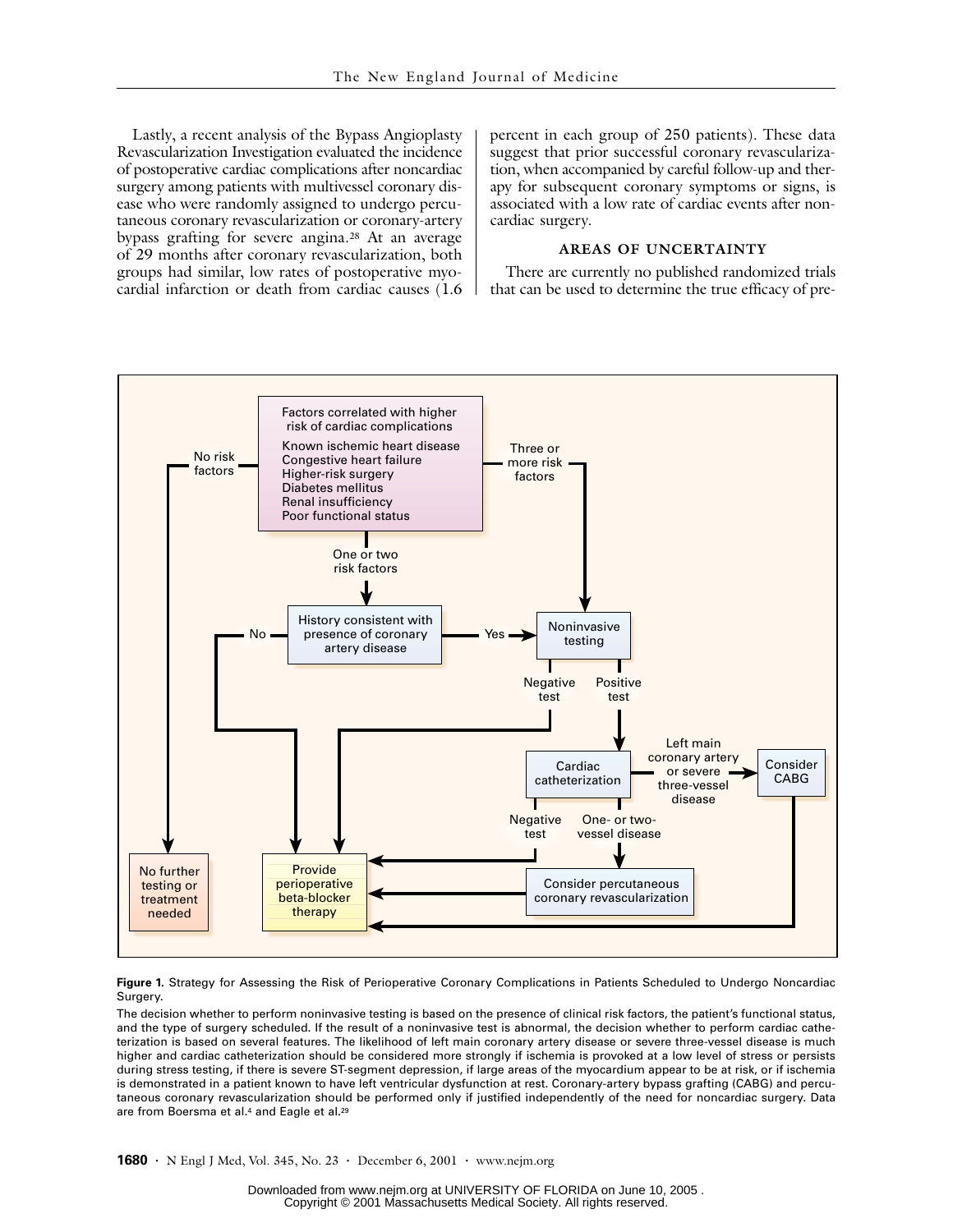operative coronary revascularization. Although there is strong evidence to support the use of beta-blocker therapy in patients undergoing major vascular surgery, given the recognized efficacy of beta-blockers for coronary artery disease and heart failure, the exact timing of therapy and the appropriate patient population remain uncertain. Specifically, the appropriate strategy is unknown for the many patients who present for evaluation the day before surgery and who have never taken beta-blockers. In addition, it is not known whether perioperative beta-blockade reduces morbidity and mortality among the patients at the highest risk (those with diffuse coronary disease) who undergo nonvascular surgery. It is also unclear which patients would benefit from  $\alpha_2$ -adrenergic agonists and whether any such benefits would be additive to those of beta-blockers.

## **GUIDELINES**

Two sets of guidelines from national societies address the issue of interventions to reduce the incidence of perioperative cardiac complications of noncardiac surgery.6,7 The guidelines of the American College of Cardiology–American Heart Association were first issued in 1996<sup>6</sup> and are currently being updated. The guidelines of the American College of Physicians support the use of preoperative testing and coronary therapies in high-risk patients who are undergoing major vascular surgery.7 An addendum suggests that all high-risk patients should also receive perioperative beta-blocker therapy.

These guidelines<sup>6,7</sup> and numerous reviews conclude that coronary-artery bypass grafting or percutaneous coronary revascularization should be limited to patients who have a clearly defined need for the procedure that is independent of the need for noncardiac surgery.29 This category includes patients who have poorly controlled angina pectoris despite maximal medical therapy and patients with one of several high-risk coronary characteristics: clinically significant stenosis  $(>=50$  percent) of the left main coronary artery, severe two- or three-vessel coronary artery disease (>70 percent stenosis) with involvement of the proximal left anterior descending coronary artery, easily induced myocardial ischemia on preoperative stress testing, and left ventricular systolic dysfunction at rest  $(Fig. 1)$ .

## **CONCLUSIONS AND RECOMMENDATIONS**

On the basis of the available evidence, we believe that, in the absence of contraindications, beta-blocker therapy should be given to all patients at high risk for coronary events who are scheduled to undergo noncardiac surgery, such as the patient described in the clinical vignette. High-risk patients are those with a history of one or more of the following: myocardial infarction, angina, heart failure, and diabetes, especially if the proposed surgery is itself associated with an elevated risk, as is the case for vascular, thoracic, and major abdominal procedures (Fig. 1). In addition, beta-blockers are reasonable for patients with new or inadequately controlled hypertension who are about to undergo noncardiac surgery. Similarly, we favor their judicious use in patients with renal insufficiency that is thought to be due to diabetes, hypertension, or both, although no randomized clinical trials have tested their effects in this high-risk cohort.

Ideally, beta-blocker therapy should be initiated several days or weeks preoperatively so that the dose can be adjusted to achieve a resting heart rate of no more than 60 beats per minute. We prefer to use shorter-acting beta-selective agents such as metoprolol (25 to 50 mg twice daily), so that the dose can be adjusted over a period of several days. If therapy with a short-acting agent has not been started before the day of surgery, the best route of preoperative delivery may be oral, with intraoperative intravenous titration of the dose and oral administration postoperatively.

Of the other medical therapies available,  $\alpha_2$ -adrenergic agonists appear to hold the most promise for use in vascular surgery, although their routine use cannot be supported on the basis of current information. We would consider using such agents in highrisk patients who are scheduled to undergo vascular surgery for whom the use of beta-blockers is contraindicated. The use of calcium-channel blockers and nitrates should be limited to patients in whom these agents have been required to control angina or ischemic symptoms such as shortness of breath in the past and patients in whom perioperative myocardial ischemia develops (particularly in the presence of effective beta-blockade). In high-risk patients scheduled to undergo noncardiac surgery, coronary-artery bypass grafting and percutaneous coronary revascularization are appropriate if they are indicated independently of the need for noncardiac surgery.

### **REFERENCES**

**1.** Mangano DT, Goldman L. Preoperative assessment of patients with known or suspected coronary disease. N Engl J Med 1995;333:1750-

6. **2.** Lee TH, Marcantonio ER, Mangione CM, et al. Derivation and prospective validation of a simple index for prediction of cardiac risk of major noncardiac surgery. Circulation 1999;100:1043-9.

**3.** Reilly DF, McNeely MJ, Doerner D, et al. Self-reported exercise tolerance and the risk of serious perioperative complications. Arch Intern Med 1999;159:2185-92.

**4.** Boersma E, Poldermans D, Bax JJ, et al. Predictors of cardiac events after major vascular surgery: role of clinical characteristics, dobutamine echocardiography, and beta-blocker therapy. JAMA 2001;285:1865-73. **5.** Lee TH, Boucher CA. Noninvasive tests in patients with stable coro-

nary artery disease. N Engl J Med 2001;344:1840-5. **6.** Eagle KA, Brundage BH, Chaitman BR, et al. Guidelines for perioperative cardiovascular evaluation for noncardiac surgery: report of the American College of Cardiology/American Heart Association Task Force on Practice Guidelines (Committee on Perioperative Cardiovascular Evaluation for Noncardiac Surgery). Circulation 1996;93:1278-317.

**7.** Palda VA, Detsky AS. Perioperative assessment and management of risk from coronary artery disease. Ann Intern Med 1997;127:313-28. **8.** Isaacson IJ, Lowdon JD, Berry AJ, et al. The value of pulmonary artery

and central venous monitoring in patients undergoing abdominal aortic re-